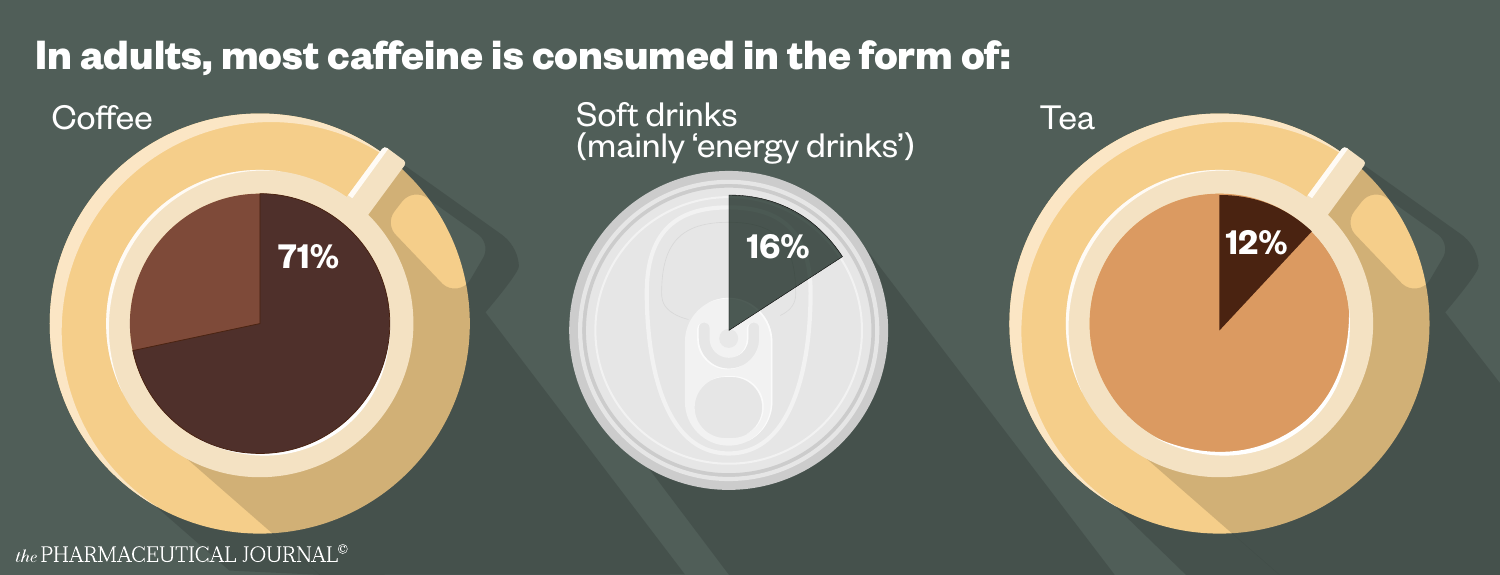**Adults are advised to limit their caffeine consumption to**

**And limit their daily caffeine intake to**

**Children and adolescents are advised not to exceed**

**body weight per day for both single doses and daily intake**

**Serving** 

**Pregnant and breastfeeding women should not consume more than** 

|                                          | size  | (mg) | non-pregnant adults) |
|------------------------------------------|-------|------|----------------------|
| <b>Brewed coffee</b><br>from coffee shop | 340mL | 225  | 1.8                  |
| <b>Americano from</b><br>coffee shop     | 340mL | 144  | 2.8                  |
| <b>Brewed coffee</b>                     | 240mL | 96   | 4.2                  |
| Instant coffee                           | 240mL | 63   | 6.3                  |

Single sitting

# **3mg/kg**

# **200mg/sitting 400mg/day**

**Caffeine** 

**Max recommended servings per day (for** 

|                          | <b>Espresso</b>                | 30mL  | 63             | 6.3 |
|--------------------------|--------------------------------|-------|----------------|-----|
| $\mathcal{W}$            | <b>Decaffeinated</b><br>coffee | 240mL | $\overline{2}$ | 200 |
| $\overline{\mathcal{W}}$ | <b>Brewed black tea</b>        | 240mL | 47             | 8.5 |
| $\bigoplus$              | <b>Cola soft drink</b>         | 500mL | 45             | 8.9 |
|                          | <b>Energy drink</b>            | 250mL | 80             |     |

|     | <b>Dark chocolate</b>                       | <b>28g</b> | 24 | 16.7 |
|-----|---------------------------------------------|------------|----|------|
|     | <b>Milk chocolate</b>                       | <b>28g</b> | 6  | 66.7 |
|     | Over-the-counter<br>drug for alertness      | 1 tablet   | 50 | 8    |
| 000 | <b>Headache medication</b><br>with caffeine | 1 tablet   | 65 | 6.2  |

the PHARMACEUTICAL JOURNAL<sup>®</sup>

**200mg/day**



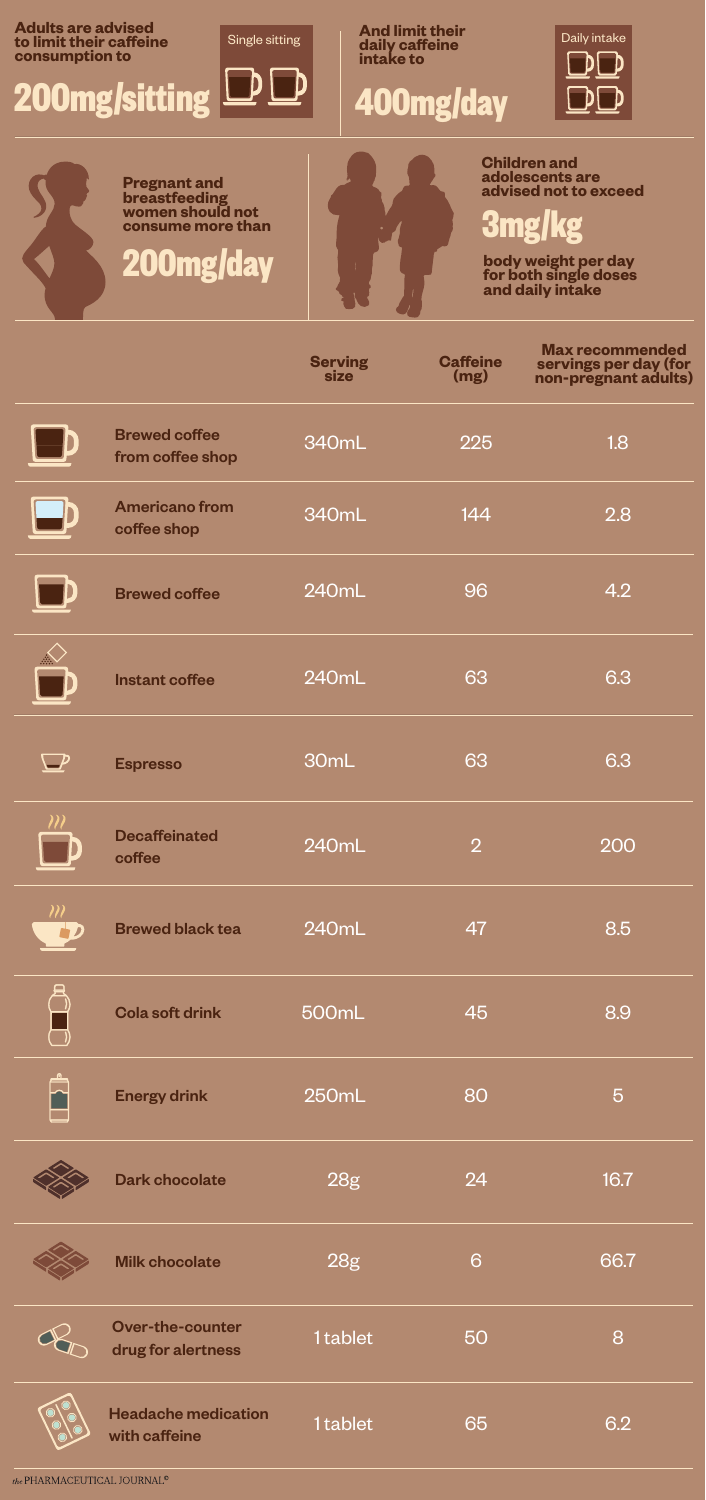### **Central nervous system**

Reduced fatigue  $\begin{array}{c} \mathbb{R}^n \end{array}$ Reduced pain (when  $\begin{array}{c} \mathbb{R}^n \setminus \mathbb{R}^n \end{array}$ 

> Reduced risk of depression and suicide

- combined with analgesics) Reduced risk of  $\Box$ 
	- Parkinson's disease





Reduced risk of liver  $\begin{pmatrix} 1 \\ 1 \\ 2 \end{pmatrix}$ fibrosis and cirrhosis



### **Cardiovascular system** Increased alertness



Reduced long-term  $d$ weight gain

- $\begin{pmatrix} 1 \\ 1 \\ 2 \end{pmatrix}$
- Effective for sleep apnoea in premature infants
- Insomnia, especially when  $\triangle$ taken later in the day
	- Anxiety, especially at higher than recommended doses

- Reduced risk of  $\begin{pmatrix} 1 \\ -1 \end{pmatrix}$ cardiovascular disease
- Increased cholesterol with  $\triangle$ French press or other unfiltered coffee or espresso

Reduced risk of endometrial cancer

Increased risk of low birth weight at moderate doses

Increased risk of pregnancy loss at moderate doses



 $\sqrt{2}$ 

Reduced risk of skin

### **Hepatic system**

### **Reproductive system**

**Endocrine system** 

### Improved lung function  $\begin{bmatrix} 1 \\ 1 \\ 2 \end{bmatrix}$ in adults

### **Respiratory system**

Reduced risk of gallstones and gall bladder cancer

### **Gastrointestinal system**



### Reduced risk of kidney  $\begin{pmatrix} 1 \\ 1 \end{pmatrix}$ stones

High doses can cause diuretic effect

### **Urinary system**

### **Withdrawal effects**

Stopping caffeine consumption after habitual intake can lead to withdrawal symptoms in some people, which peak at one to two days and last up to nine days, including:

### **Toxic effects**

In adults, side effects are estimated to occur at 1.2g of caffeine



or higher (about 12 cups of brewed coffee). They include:



| Anxiety                  | <b>Restlessness</b>                           |
|--------------------------|-----------------------------------------------|
| Excitement               | Nervousness                                   |
| Dysphoria                | Insomnia                                      |
| Psychomotor<br>agitation | <b>Rambling flow of</b><br>thought and speech |

Around 100–140 cups of brewed coffee (10–14g caffeine) would need to be consumed in a short time to be fatal, although smaller doses can be life-threatening in certain individuals. Caffeine-related deaths are generally seen with very high doses from tablets or supplements.

the PHARMACEUTICAL JOURNAL<sup>®</sup>